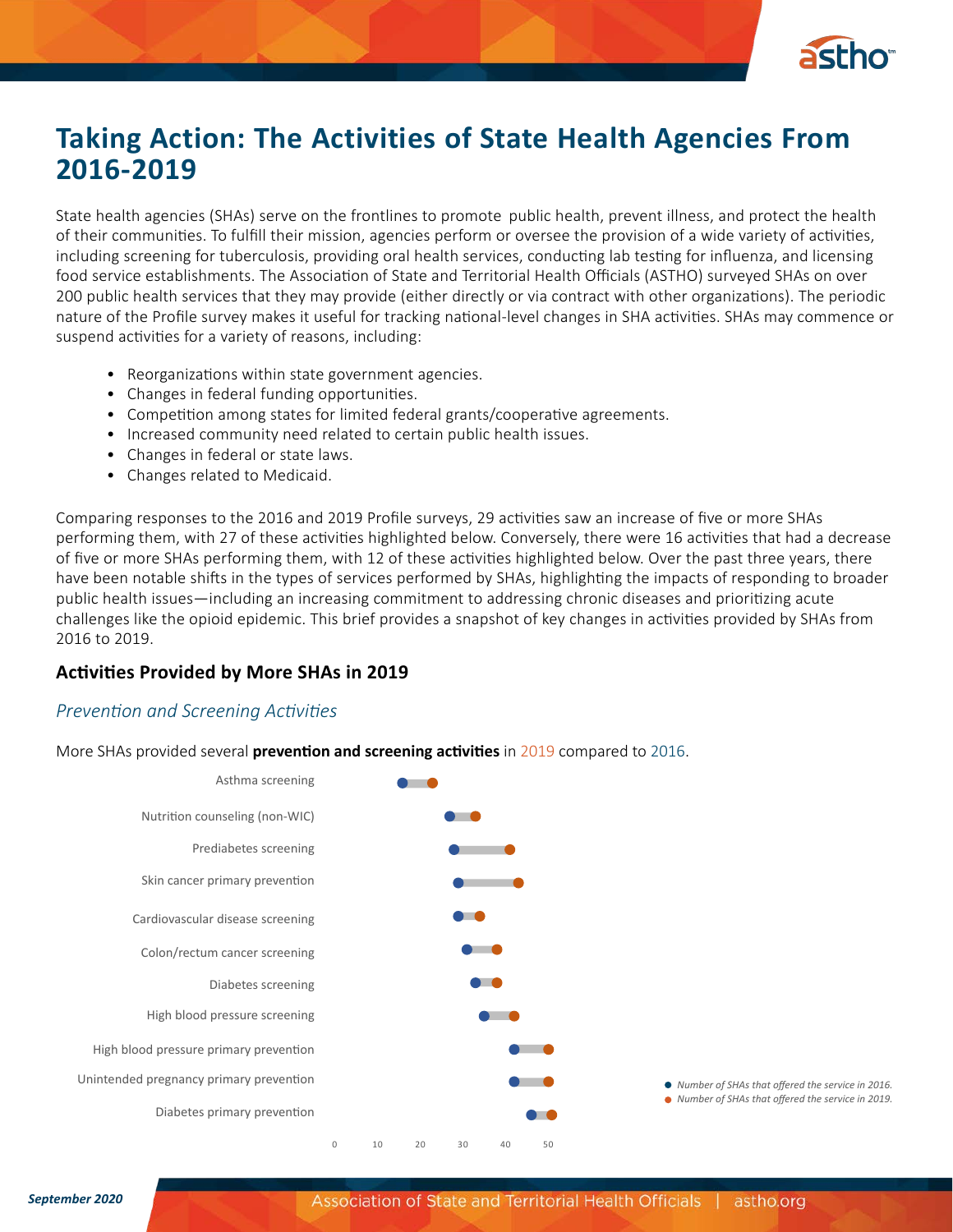Despite a decrease in federal spending overall for chronic disease from 2015 to 2018 and level funding from CDC, an increased number of SHAs reported providing screening services. While skin cancer population-based primary prevention had the greatest increase among prevention activities, most increases in primary prevention activities focused on chronic diseases. Asthma screening continues to lag behind screening for other health issues, while prediabetes screening experienced the greatest increase in screening activities, with over 40 states reporting participation. One potential cause of the increase in agencies performing population-based primary prevention and screening for cardiovascular disease and its risk factors may be the new cycles of CDC funding for states' work in heart disease and stroke prevention, as well as the establishment of Million Hearts 2022 priorities.

On the other hand, not all primary prevention activities have increased, as evidenced by the decline in cancer incidence surveillance activities between 2016 and 2019.

#### *Clinical Services*



More SHAs provided several **clinical services** in 2019 compared to 2016.

Fewer SHAs report providing treatment for asthma and cardiovascular disease compared to those continuing to report providing oral health services. The increase in the number of SHAs providing oral health services may reflect an increased effort to integrate oral health and primary care activities. Increases in maternal and child health services, such as obstetrical care, may be due to an increasing number of women covered under Medicaid expansion, as well as in response to high rates of maternal morbidity and mortality. Similarly, increases in SHAs providing Early and Periodic Screening, Diagnosis and Treatment (EPSDT) may reflect the expansion of Medicaid in certain states. Increases in SHAs providing early intervention services for children with special healthcare needs likely reflect agency reorganizations, as these services are available in every state (as part of the Individuals with Disabilities Act).

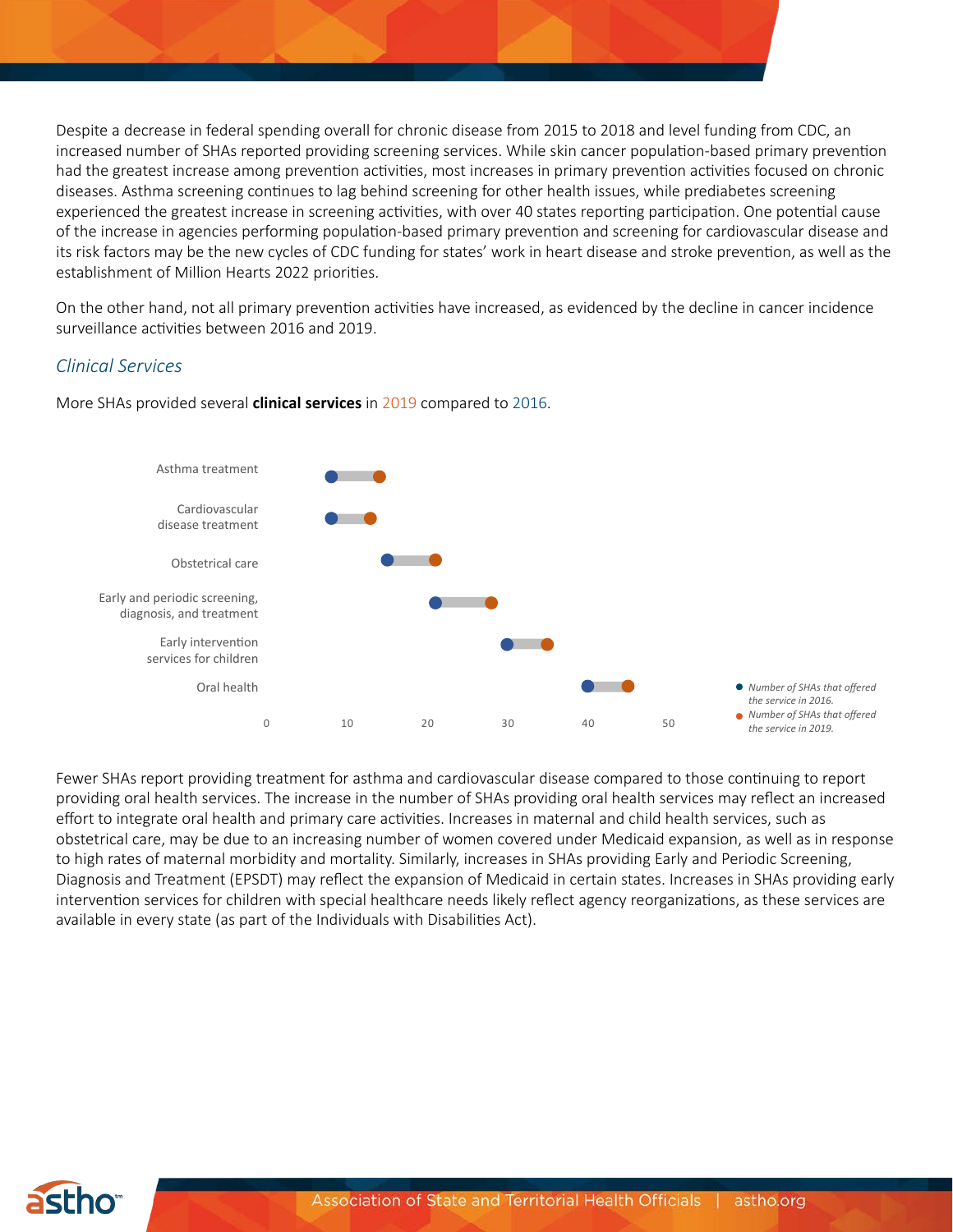# *Behavioral Health and Injury Activities*

Violence primary prevention<br>Injury primary prevention Violence primary prevention Drug and alcohol primary prevention Drug and alcohol primary prevention Syringe and needle exchange and disposal

0 10 20 30 40 50

More SHAs provided several new **behavioral health and injury activities** in 2019 compared to 2016.

SHAs reported a consistent increase in the provision of behavioral health services, with drug and alcohol primary prevention services experiencing the greatest increase. The heightened focus on addressing the opioid epidemic is evident in the number of behavioral health services that have increased from 2016 to 2019. Due to continued concerns over cooccurring substance use, states are responding by offering population-based primary prevention for drugs and alcohol. To address the 3.5-fold increase in Hepatitis C (HCV) cases that occurred from 2010-2016, an increasing number of SHAs are performing syringe and needle exchange and disposal services, which are evidence-based interventions shown to effectively reduce HIV and HCV infections.

*Number of SHAs that offered the service in 2016. Number of SHAs that offered the service in 2019.*

## *Environmental and Occupational Health Activities*

More SHAs provided several **environmental and occupational health activities** in 2019 than 2016.



OSH: Occupational Safety and Health

In 2019, occupational health regulation, inspection, and licensing remained the category of environmental health activity performed by the fewest number of SHAs, while radon control remained the environmental health activity performed by the greatest number of agencies. Both activities had the same increase in the number of SHAs offering these services (n=7) between 2016 and 2019. Changes in environmental health activities provided by SHAs may result from governmental reorganization, changes in funding (federal or state), or changes in state laws. For example, an increase in federal funding to assist states in responding to the Zika virus potentially allowed SHAs to increase the capacity of their vector control programs, while a change in state laws related to radon control led to an increased budget allocation in at least one state.

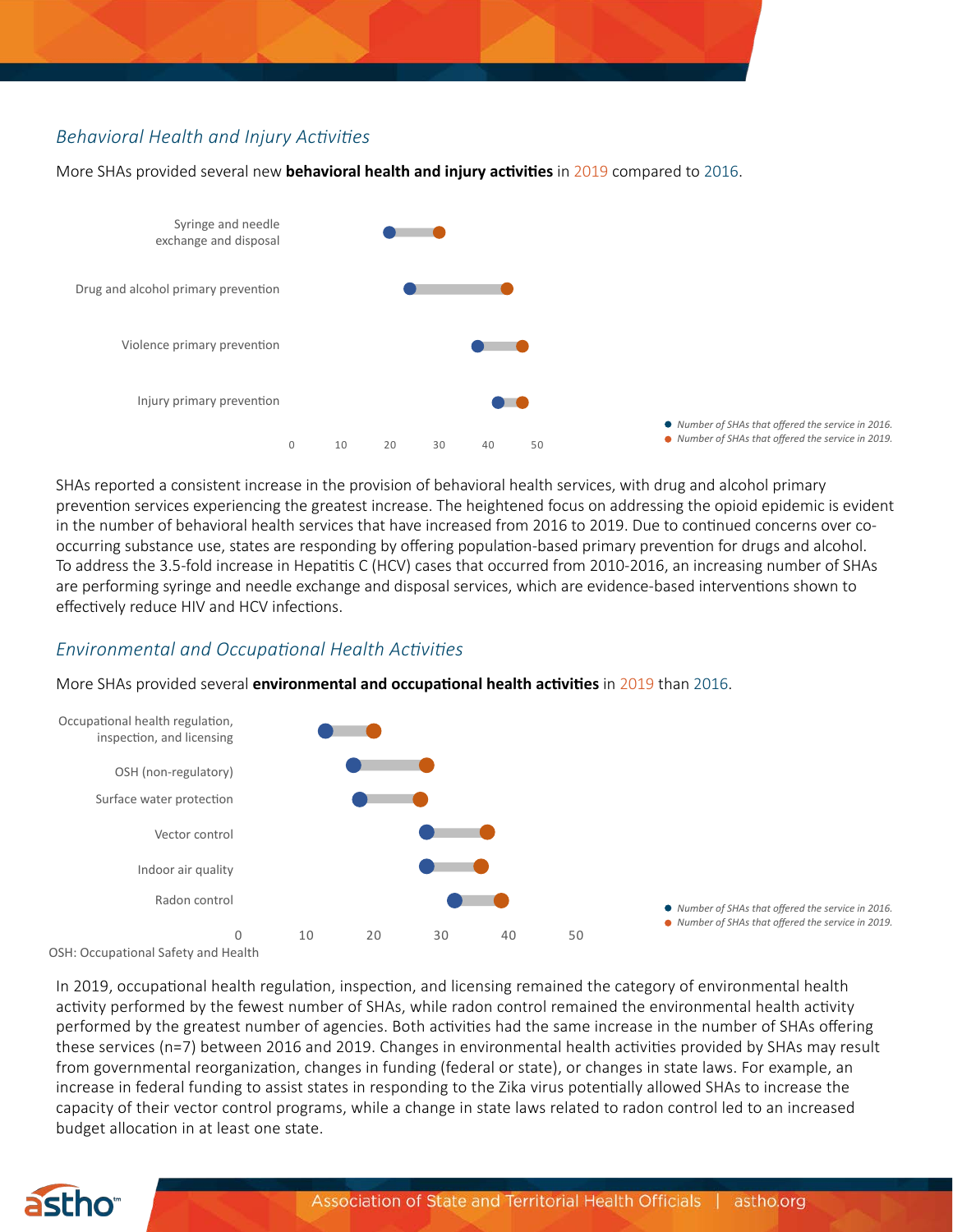## **Activities provided by fewer SHAs in 2019**

## *Regulatory, Inspection, or Licensing Activities*

Fewer SHAs were involved in certain **regulatory, inspection, or licensing activities** in 2019 compared to 2016.



The number of SHAs reporting regulatory, inspection, or licensing services has continued to decrease, except in the area of occupational health, with only a few SHAs reporting regulation, inspection, or licensing activities related to solid waste haulers, biomedical waste, or schools. Environmental health divisions, which oversee many regulatory, inspection, and licensing activities, note that several internal agency reorganizations have moved activities out of their purview. These same programs may also be affected by limited funding opportunities.

## *Other Public Health Activities*

Fewer SHAs provided **other** public health services or activities in 2019 compared to 2016.



Almost all states reported conducting likely bioterrorism agents and vector-borne illness testing in 2016, but experienced a great decrease in 2019. These changes may reflect funding decreases or governmental reorganizations that moved these activities outside the SHA.